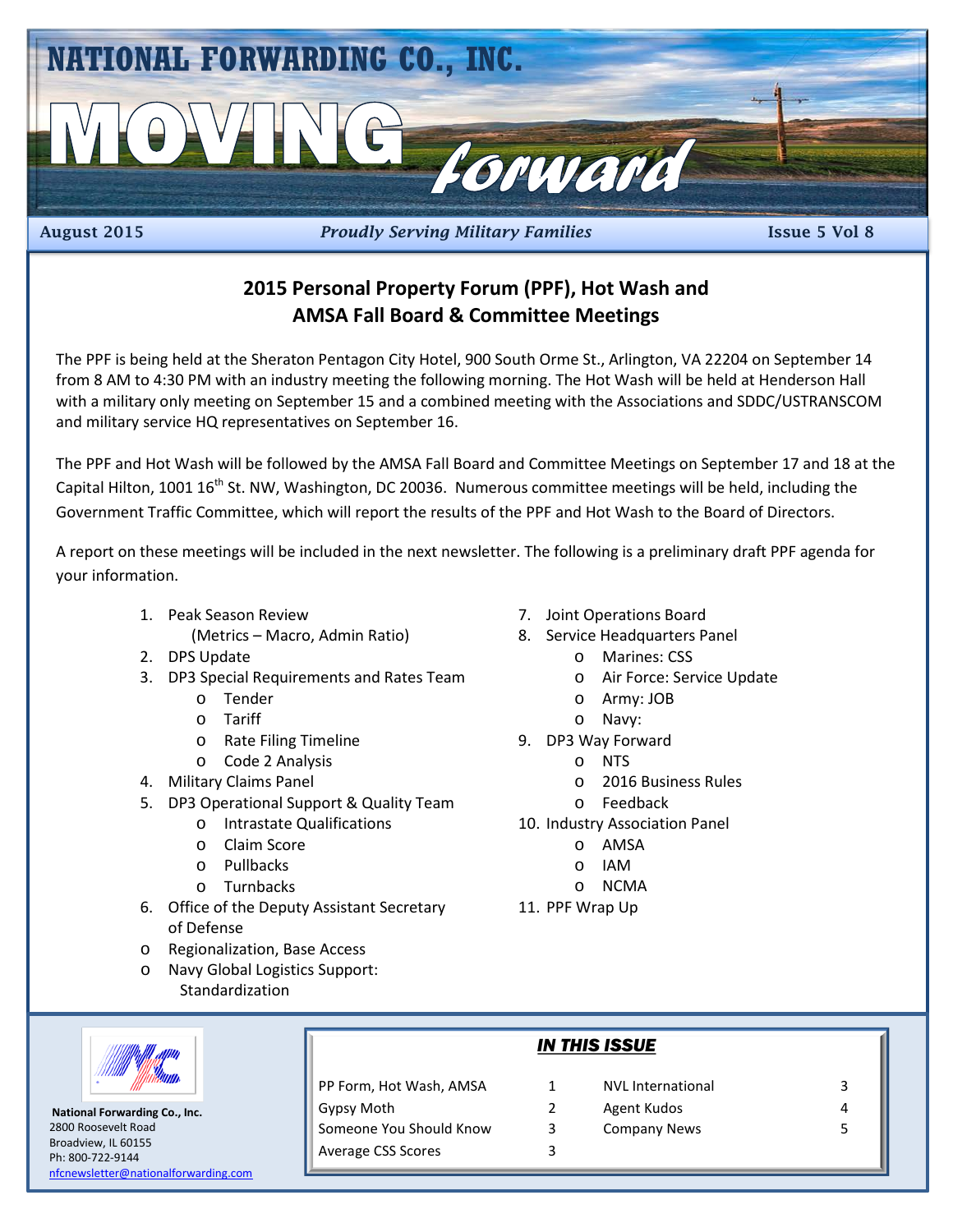### **DON'T MAKE A MOVE-Without Checking for Gypsy Moth**

forward...2

| <b>IT IS THE LAW-If our</b><br>military customer is                                                                                                                                                                 | <b>CHECKLIST</b><br>IMPORTANT: Make sure this checklist goes with your household items when you move!<br>Checklist and Record of Your Self-Inspection<br>Date:<br>Originating property address:                                                                                                                                                                                                                                                                                                                                                                                                |                                                                                                                                                                                                                                                                         |                                                                                                                                                                                                                       |  |
|---------------------------------------------------------------------------------------------------------------------------------------------------------------------------------------------------------------------|------------------------------------------------------------------------------------------------------------------------------------------------------------------------------------------------------------------------------------------------------------------------------------------------------------------------------------------------------------------------------------------------------------------------------------------------------------------------------------------------------------------------------------------------------------------------------------------------|-------------------------------------------------------------------------------------------------------------------------------------------------------------------------------------------------------------------------------------------------------------------------|-----------------------------------------------------------------------------------------------------------------------------------------------------------------------------------------------------------------------|--|
| moving from a gypsy moth<br>quarantine area to a non-<br>quarantine area, the<br>military customer must<br>inspect items that have                                                                                  | Recreational or Camping Items<br>Backpacks<br>$\Box$<br>$\Box$<br>Basketball backboards<br>$\Box$<br><b>Bicycles</b><br>$\Box$<br><b>Boats</b><br>$\Box$<br><b>Boat trailers</b><br>$\Box$ Campers                                                                                                                                                                                                                                                                                                                                                                                             | Ice chest<br>$\Box$<br>Motorcycles<br>$\Box$<br>Motor homes<br>$\Box$<br>$\Box$ Recreational vehicles<br>$\Box$<br>Snowmobiles<br>$\Box$<br>Sports equipment                                                                                                            | Tarps<br>□<br>Tents<br>□<br>Waders or boots<br>$\Box$<br>$\Box$                                                                                                                                                       |  |
| been stored outdoors.<br>Inspect all surfaces and<br>crevices of outdoor<br>articles such as patio<br>furniture, lawn<br>equipment, toys, grills,<br>and trailers.                                                  | <b>Household Items</b><br>$\Box$ Air conditioners<br>$\Box$<br><b>Barrels</b><br>□ Cardboard & Wooden Boxes<br>$\Box$ Clothesline poles<br>Clothespin bags<br>$\Box$<br>Empty plant containers<br>$\Box$<br>Firewood*<br>$\Box$<br>0<br>House plants (if taken<br>outside during summer)                                                                                                                                                                                                                                                                                                       | $\Box$ Ladders<br>$\Box$ Outdoor doormats<br>$\Box$ Outdoor thermometers<br>$\Box$ Refrigerators<br>$\Box$ Sheets of plastic<br>Shutters<br>$\Box$<br>Storage sheds<br>$\Box$<br>$\Box$ Storm/screen doors &<br>windows                                                 | Tanks for propane & oil<br>□<br>□<br>Television antennas<br>□<br>Trash cans<br>Washing machines<br>$\Box$<br>Water hoses<br>□<br>Weather vanes<br>□<br>$\Box$<br>Window awnings<br>□                                  |  |
| Don't forget boats, jet<br>skis, kayaks, canoes or any<br>other type of watercraft<br>that has been sitting                                                                                                         | <b>Building Materials</b><br><b>Bricks</b><br>$\Box$<br>Cement mixing tubs<br>$\Box$<br>$\Box$<br>Cinder Blocks<br>$\Box$<br>Lumber                                                                                                                                                                                                                                                                                                                                                                                                                                                            | $\Box$ Roofing Materials<br>Sewer pipes<br>$\Box$<br>$\Box$ Tools & toolboxes<br>□<br>Water pipes                                                                                                                                                                       | $\Box$ Welding equipment<br>$\Box$<br>Workbenches<br>$\Box$                                                                                                                                                           |  |
| outside over the fall and<br>winter.<br>Make sure the checklist is<br>completed and signed by<br>the military customer. The<br>checklist is an official<br>certificate that will satisfy<br>the requirements of all | Yard & Garden Items<br>$\Box$ Animal houses (doghouses,<br>rabbit hutches, etc.)<br>$\Box$ Barbecue grills<br>$\Box$<br>Birdbaths<br>$\Box$<br><b>Bird feeders</b><br>$\Box$<br>Bird houses<br>$\Box$<br>Bug lights<br>$\Box$<br>Carts<br>$\Box$<br>Cold frames<br>$\Box$<br>Driftwood<br>$\Box$<br>Fencing                                                                                                                                                                                                                                                                                    | $\Box$ Fertilizer spreaders<br>Flagpoles<br>$\Box$<br>Garden tillers<br>$\Box$<br>$\Box$<br>Garden tools<br>$\Box$<br>Lawnmowers<br>$\Box$<br>Mailboxes<br>$\Box$ Picnic tables<br>Porch or patio furniture<br>$\Box$<br>Signs and posts<br>$\Box$<br>Snow blowers<br>□ | Storage sheds<br>$\Box$<br>$\square$ Swimming pools<br>$\Box$ Tractors and trailers<br>Trees, shrubs, & plants<br>$\Box$<br>$\Box$ Trellises<br>Wheelbarrows<br>$\Box$<br>Yard decorations<br>$\Box$<br>$\Box$ Other: |  |
| non-infested states.<br>For more information:<br>www.yourmovegypsymot<br>hfree.com<br>www.hungrypests.com                                                                                                           | Children's Playthings<br>$\Box$ Bicycles, tricycles<br>$\Box$ Playhouses<br>$\Box$ Sandboxes                                                                                                                                                                                                                                                                                                                                                                                                                                                                                                   | $\Box$ Sleds, toboggans<br>$\Box$ Swing sets<br>$\Box$ Tire swings                                                                                                                                                                                                      | Wagons<br>□<br>Other outside toys (like trucks<br>□<br>or sand molds)<br>□                                                                                                                                            |  |
|                                                                                                                                                                                                                     | <b>Other Items</b><br>Cars or trucks<br>□.<br>$\Box$ Car parts<br>Please inspect anything that was stored outside!                                                                                                                                                                                                                                                                                                                                                                                                                                                                             | Car ramps<br>$\Box$<br>$\Box$ Farm implements                                                                                                                                                                                                                           | Stored tires (snow tires)<br>□<br>$\Box$                                                                                                                                                                              |  |
|                                                                                                                                                                                                                     | By signing this document you are affirming that you have inspected all outdoor articles, whether included on<br>this checklist or not, for all life stages of gypsy moth in accordance with the procedures on this sheet, as<br>required by Title 7m Code of Federal Regulations, part 301.45-4(a).<br>Phone number: _______________________<br>Drinted Name: The contract of the contract of the contract of the contract of the contract of the contract of the contract of the contract of the contract of the contract of the contract of the contract of the contract of<br>Company Namo: |                                                                                                                                                                                                                                                                         |                                                                                                                                                                                                                       |  |

MOVING

| Signature:                                                                                              | Phone number:   |  |
|---------------------------------------------------------------------------------------------------------|-----------------|--|
| <b>Printed Name:</b>                                                                                    | Company Name:   |  |
|                                                                                                         | (if applicable) |  |
| *To avoid spreading other tree pests, move only USDA-or State-certified, treated, and labeled firewood. |                 |  |

*Proudly Serving Military Families*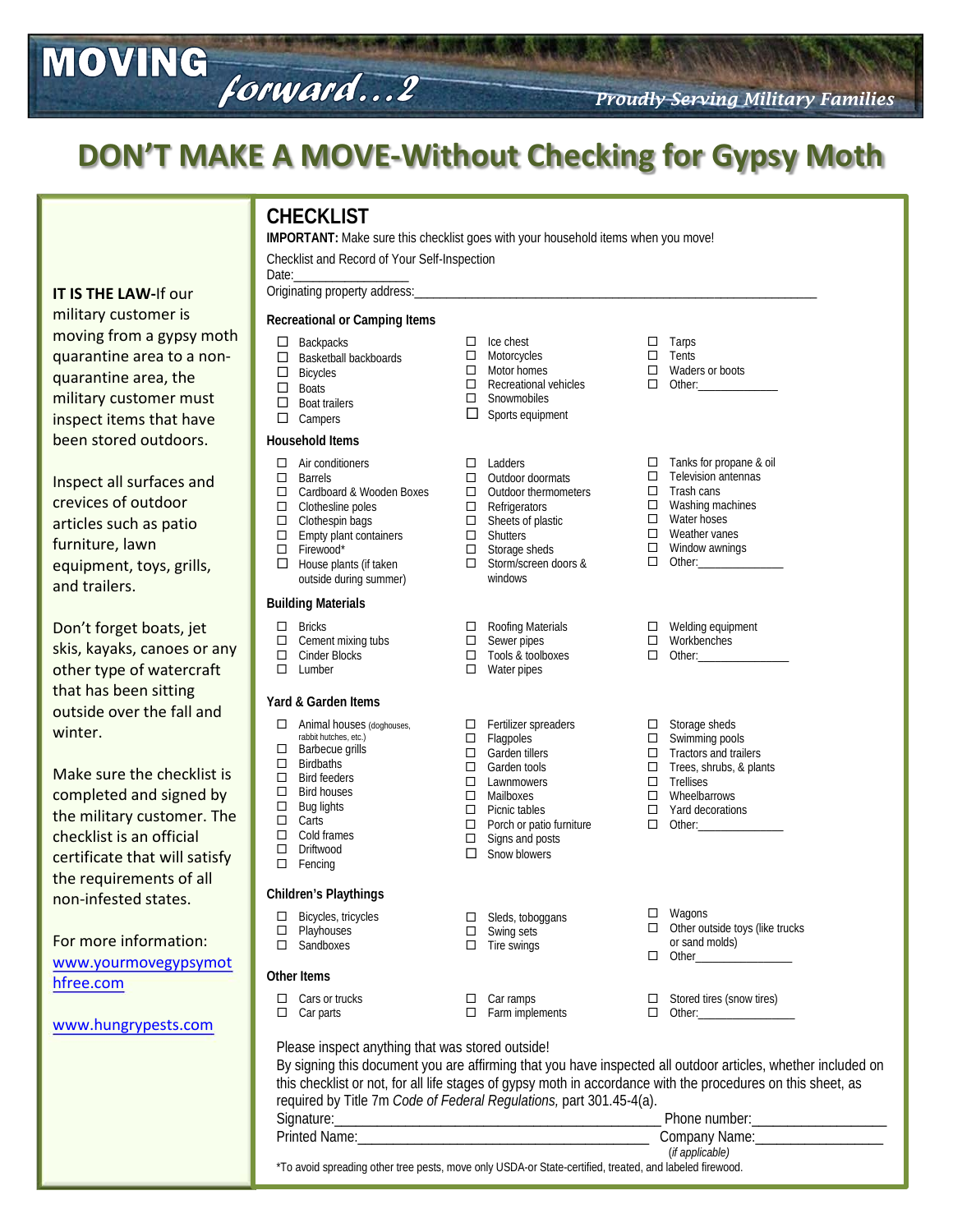*Proudly Serving Military Families*

# *Someone You Should Know…*

We caught up to Stephanie Benitez our Lead Military Coordinator for National Van Lines, International Division and asked her some questions about work and home.

#### **How long have you been at National? What are your job duties?**

MOVING forward...3

I've been at National in the International Division for 5 years. I started as Operations Assistant and was promoted to Lead Military Coordinator April 2015. I handle coordinating, routing, and monitoring of DOD international shipments.

#### **What are the most challenging and rewarding parts about your job?**

The most challenging part is that there are so many different variables when it comes to moving an international shipment. We must coordinate between packers, haulers, port services, ocean, customs and delivery. If one part gets delayed the rest of the shipment can be affected. The most rewarding part is when a shipper thanks me for delivering a shipment earlier than expected or keeping them informed if a shipment is running late.



#### **Do you have a memorable NFC experience you would like to share?**

I would have to say the most memorable day was when the entire International Division almost got locked in the building after hours. We were here late registering shipments on a huge booking day and suddenly the lights flickered. We literally ran out of the building as the cleaning crew was getting ready to lock the doors on us!

#### **What do you like to do for fun in your spare time?**

In my spare time I like to travel with my fiancé. We are HUGE foodies. We once traveled all the way to Kansas City for a BBQ restaurant! It was sooo good. Before we plan a vacation, we have to look up a new and interesting restaurant in the area.



#### **CSS Scores**

**The mean (average) scores for the 1 October 2015, performance period are:**

| <b>dHHG</b> | 86.27 |  |
|-------------|-------|--|
| <b>iHHG</b> | 84.07 |  |
| iUB         | 86.83 |  |
| <b>OTO</b>  | 77.44 |  |



- **Excellent representation in every major marketplace through our network of professional agents**
- **Providing the highest quality, most complete and competitive International relocation services**
- **One call, one international carrier, one carefully coordinated move**

**800-323-1963 info@worldrelocations.com www.worldrelocations.com**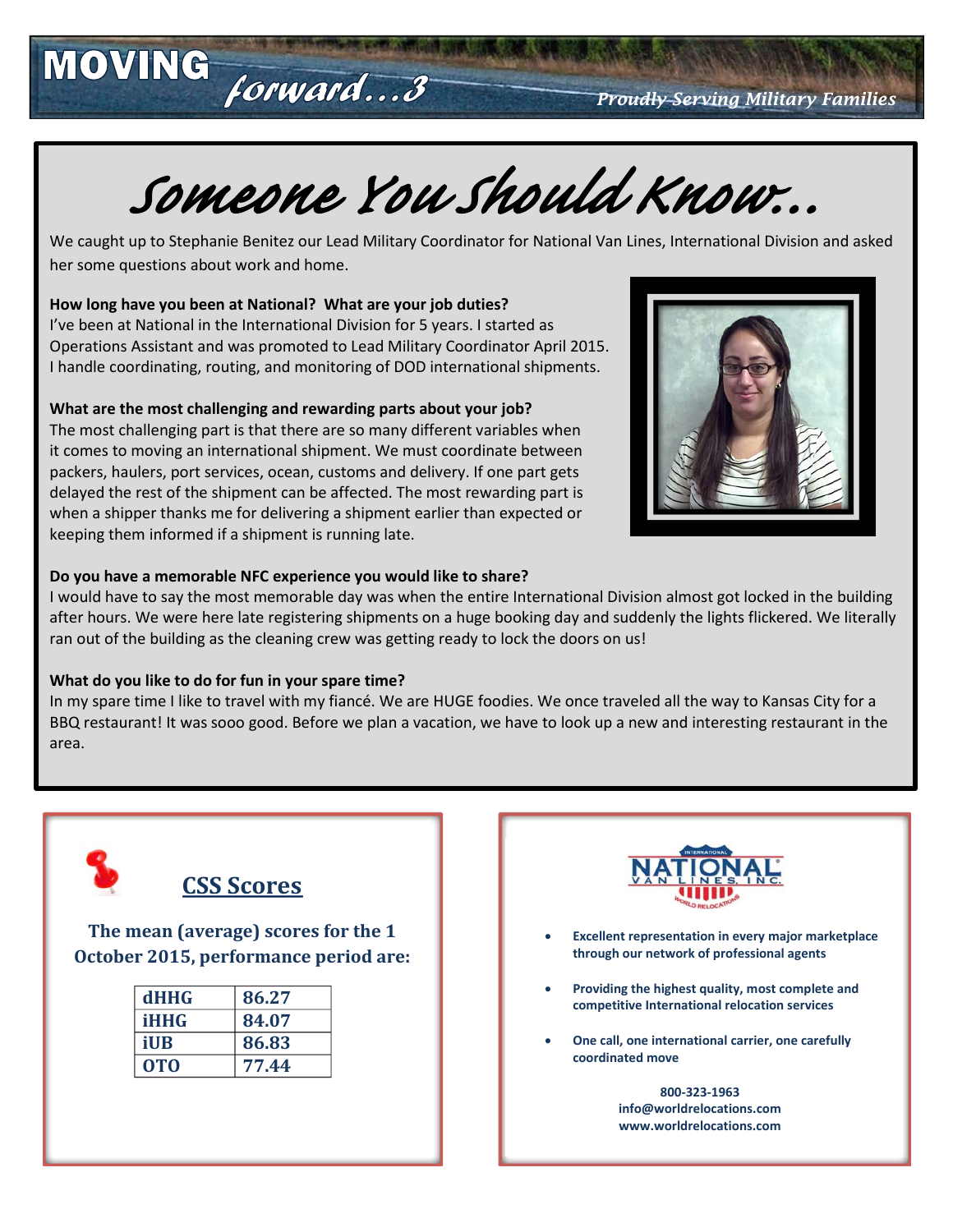### **WHAT OUR CUSTOMERS ARE SAYING POSITIVE CUSTOMER SATISFACTION SURVEYS**

*If my moving company had not rearranged their schedules and stored my HHG at their facility rather than transferring to destination storage, I would have been out of luck over a long holiday weekend. The owner [Howard] of the company and his employees went out of their way to accommodate my date, even though the onus was not on them, it was on the coordinator. I would hire these guys on my own dime to move me anywhere in the country as they were truly customer orientated and cared about the stresses a military family goes through during a move!*

-Origin & hauling: AAA Moving & Storage, Enterprise, AL hauling under National Van Lines authority

*Both the pickup and delivery teams were very professional, punctual, and efficient in their services. They were very helpful in explaining what they expected and/or needed of me and answering any questions I had at the time.*

-Origin & hauling: Guardian Storage, Inc., Pensacola, FL hauling under National Van Lines authority

*Movers were very fast and clean, made moving very pleasant and quick*. -Origin & hauling: Rockey's Moving & Storage, Killeen, TX

*The moving company, Gollott & Sons, did a good, solid job packing, loading and unloading our household goods. Thank you for your professionalism and care with our goods. I really appreciate the professionalism, the courtesy, and the care provided to ensure a successful move. I want to thank Kathy (the lead packer) and her crew at Gollott & Sons, for all their hard work. We know it was a challenge with all the dishware and high value items. I also want to thank Mike-the driver, with Gollott & Sons, and his crew for ensuring that all our items were placed appropriately in our home and especially with getting the large refrigerator placed where we wanted it. Thank you Gollott & Sons!*

forward...4



-Origin & hauling: Gollott & Sons Transfer & Storage Inc., Gulfport, MS

*Great service. Fantastic from beginning to end.* -Origin: Kings Moving & Storage, Junction City, KS -Hauling: New's Van Lines, Inc., Carrollton, GA

MOVING